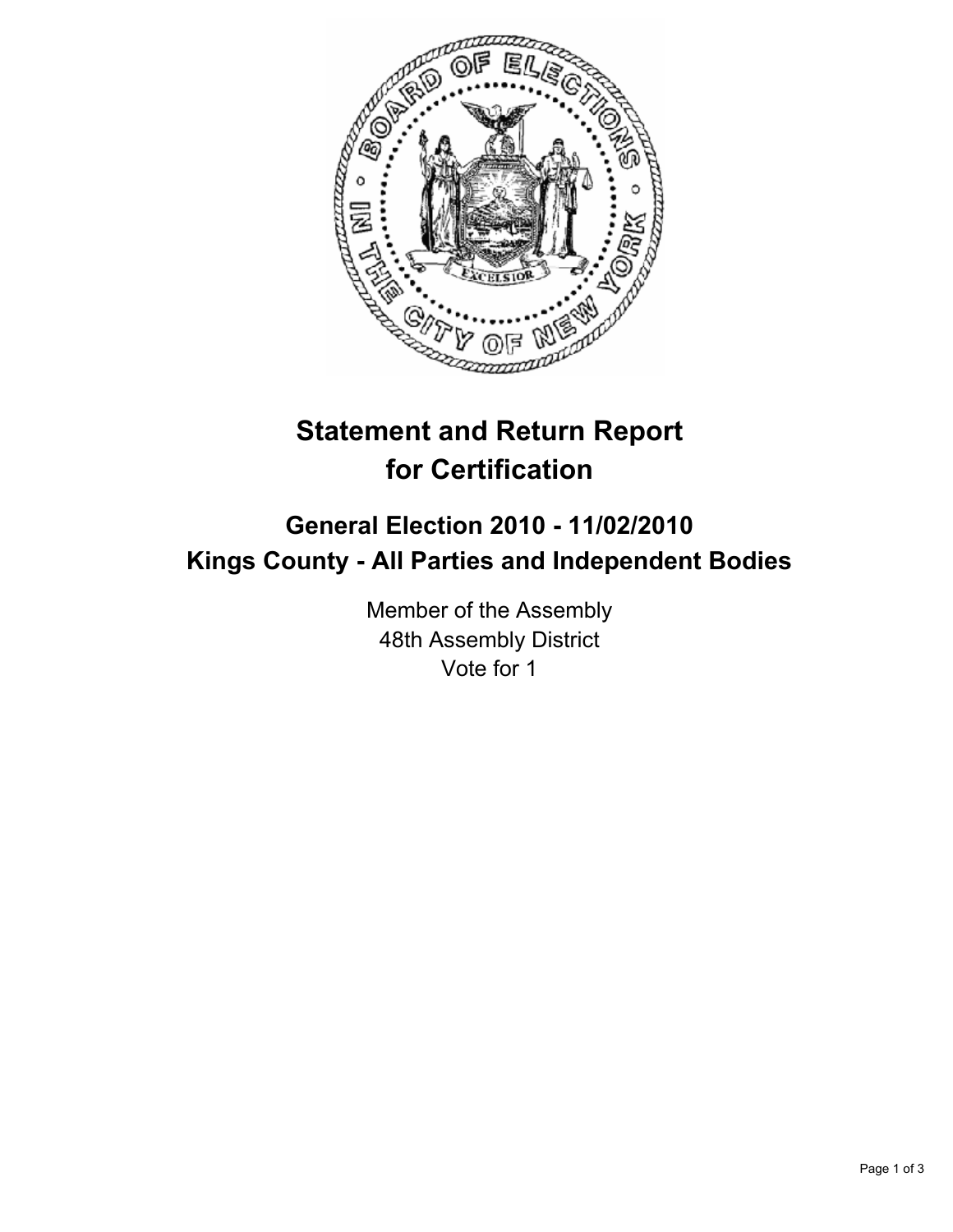

## **Assembly District 48**

| PUBLIC COUNTER                 | 16,109         |
|--------------------------------|----------------|
| <b>EMERGENCY</b>               | 0              |
| ABSENTEE/MILITARY              | 273            |
| <b>AFFIDAVIT</b>               | 172            |
| <b>Total Ballots</b>           | 16,735         |
| DOV HIKIND (DEMOCRATIC)        | 9,713          |
| BRIAN T DOHERTY (REPUBLICAN)   | 4,408          |
| BRIAN T DOHERTY (CONSERVATIVE) | 806            |
| ABE SLOMOVICS (WRITE-IN)       | 2              |
| ASHOKA JEGROO (WRITE-IN)       | 1              |
| ED KOCH (WRITE-IN)             | $\overline{2}$ |
| PAUL FRITSKY (WRITE-IN)        | 2              |
| PETER ABBATE (WRITE-IN)        | 1              |
| SHELDON SILVER (WRITE-IN)      | 1              |
| STEVEN CYMBROWITZ (WRITE-IN)   | 1              |
| STEVEN CYNBROWITZ (WRITE-IN)   | 2              |
| <b>Total Votes</b>             | 14,939         |
| Unrecorded                     | 1,796          |